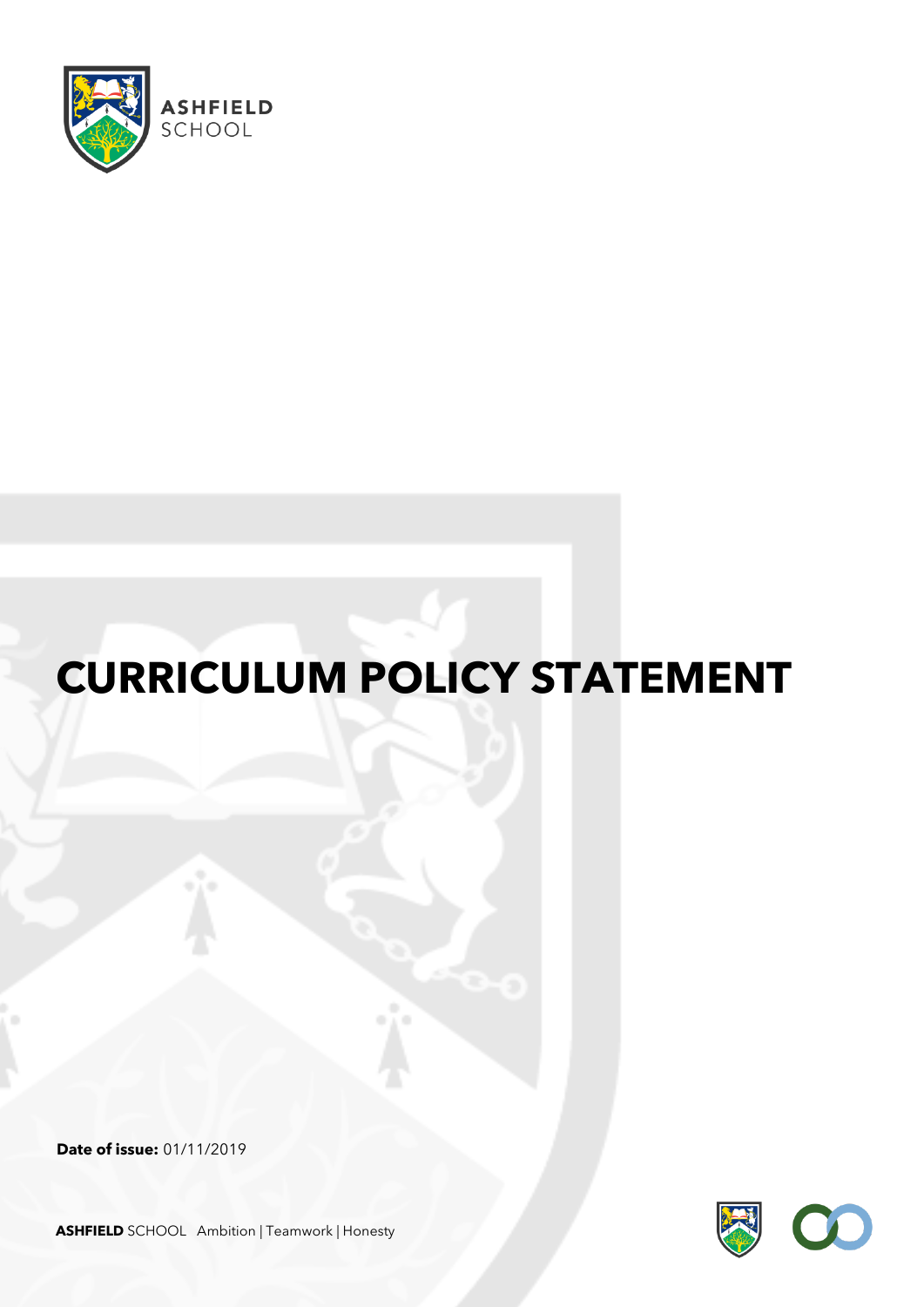# **Curriculum Ambition**

As part of The Two Counties Trust, Ashfield School aims to deliver a curriculum which fulfils the shared vision of the Trust. It is our ambition to deliver a curriculum which raises educational standards and betters the life chances of all our students. We will achieve this by reflecting on the local context and planning a curriculum that best meets the needs and aspirations of all our students. We place the students at the heart of the curriculum and strive to enable all students to develop as lifelong learners who have the knowledge, skills and learning attributes that enable them to be resilient and adaptable learners. This will enable our students to be equipped to deal with whatever challenges our rapidly changing world may hold for them in the future.

# **Curriculum Intent**

- Meets the individual needs of students, raises aspirations of all students and enables them to widen horizons and maximise their potential.
- Provides exciting opportunities for the intellectual, personal, social, emotional, cultural and creative development of every student.
- Is broad and balanced where all subjects are valued and where all students are equipped with a breadth of knowledge and skills in all areas of the curriculum. SEND students experience an equally ambitious curriculum but provision is made for extra intervention in literacy, numeracy or social skills if needed.
- Ensures continuity and progression between the key stages through providing clear and relevant pathways for learning using assessment intelligently to inform learning, and not solely as a tool for summative judgement.
- Demonstrates through its implementation that it recognises how students learn, retain concepts and apply them to different situations.
- Provides flexibility to respond to the developing needs and interests of students and also responds to the changes in society, technology and patterns of employment.
- Recognises the importance of both formal and informal taught curriculum within the school's timetabled programme and that which takes place out of normal lesson time or the school day.
- Recognises the importance of reading and promotes it through the formal and informal curriculum.
- Provides high quality Careers Education and Guidance thus ensuring that all students are prepared for their next steps at each stage of transition and for future employability.

## **Formal curriculum**

The timetabled curriculum operates on a 2 week timetable, 10 x 20 minute tutor sessions each fortnight and 50 x 1 hour lessons each fortnight.

## **Year 7**

Each fortnight students will be timetabled:

Tutor time (10 sessions), English (7 hours), Maths (7), Science (6), Languages (5), Technology (5), PE (4), History (2), Geography (2), Philosophy & Ethics (2), Art (2), Drama (2), ICT (2), PHSE (2), Music (1) and Dance (1)

Details of the content taught in each subject area can be found in the website document "Year 7 – Content of the curriculum and key assessments".

#### **Year 8**

Each fortnight students will be timetabled:

Tutor time (10 sessions), English (7 hours), Maths (7), Science (6), Languages (5), Technology (5), PE (4), History (2), Geography (2), Philosophy & Ethics (2), Art (2), Drama (2), ICT (2), PHSE (2), and Music (2)

Details of the content taught in each subject area can be found in the website document "Year 8 – Content of the curriculum and key assessments".

#### **Year 9**

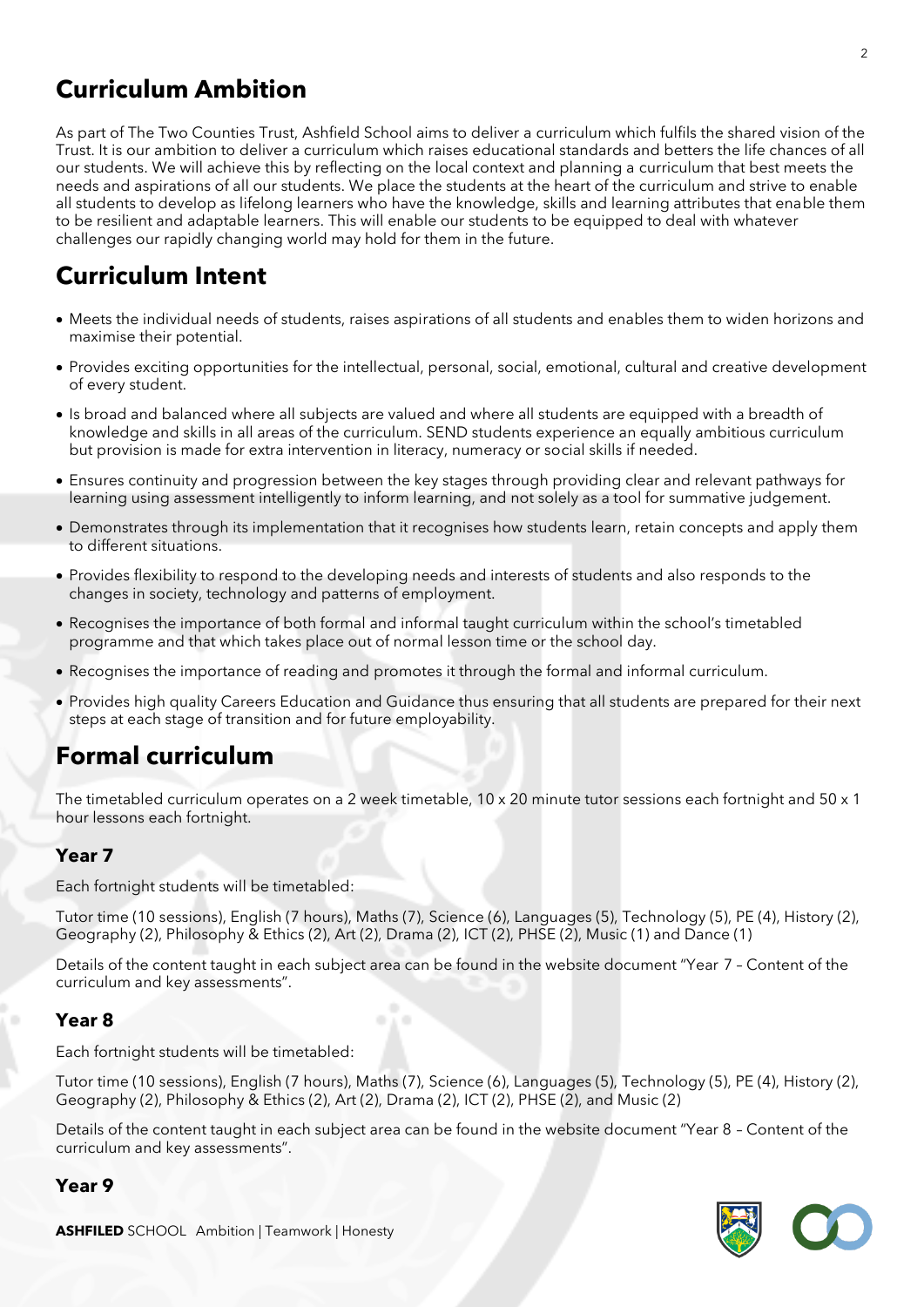Students will begin to study their option choices in year 9 and embark upon a 3-year key stage 4. The school feel that this in no way reduces the broad and balanced nature of the curriculum. On the contrary, given the huge range of options and facilities available to students we feel that the experience they receive in key stage 4 is second to none. Year 9 is a real opportunity for experiential learning in subject areas that students have a real desire to study. All subject areas, including Languages, The Arts, Technology and Vocational are available to all students who receive comprehensive IAG during this process and are encouraged to select from a range of faculty areas. Students are asked to specifically think about options choices being used to develop their employability skills (particularly those of resilience and creativity). In addition, the school feels that spreading the key stage over three years rather than the traditional two has three major benefits. It allows for students to develop leadership traits, moral context and subject related skills that enhances their holistic views and cultural capital. It reduces the stress that staff and students feel under to cover the extra content in many of the GCSE subjects. This is beneficial to the mental health of all concerned (especially during year 11). Furthermore, the extra time that can be devoted to some of the options subjects, particularly those of a practical or vocational nature allows for a far greater opportunity for the development of the key employability skills referenced above. In this regard, the school have responded to the needs of the local D2N2 Enterprise network.

Each fortnight students will be timetabled:

Tutor time (10 sessions), English (9 hours), Maths (9), Science (6), PE (4), PHSE (2), Option choice 1 (6), Option choice 2 (6), Option choice 3 (4), Option choice 4 (4). At least one of the option choices must be an EBacc subject (Languages, History or Geography).

The range of option choice subjects is as follows:

Art, Business Studies, Child Development, Computing, Construction, Creative Media, Dance, Drama, Design Technology, Engineering, Fashion, Food Preparation, French, German, Geography, Hair & Beauty Therapy, Health & Social Care, History, Hospitality & Catering, ICT, Music, Music Technology, Philosophy & Ethics, Photography, Physical Education, Spanish, Sport, Travel & Tourism

Details of the content taught in each subject area can be found in the website document "Year 9 – Content of the curriculum and key assessments".

#### **Year 10**

Each fortnight students will be timetabled:

Tutor time (10 sessions), English (10 hours), Maths (9), Science (9), PE (2), Option choice 1 (6), Option choice 2 (6), Option choice 3 (4), Option choice 4 (4)

Work experience (1 week) in July is an integral part of the year 10 curriculum.

Details of the content taught in each subject area can be found in the website document "Year 10 – Content of the curriculum and key assessments".

#### **Year 11**

Each fortnight students will be timetabled:

Tutor time (10 sessions), English (10 hours), Maths (9), Science (9), PE (2), Option choice 1 (6), Option choice 2 (6), Option choice 3 (4), Option choice 4 (4)

Details of the content taught in each subject area can be found in the website document "Year 11 – Content of the curriculum and key assessments".

All subjects studied in key stage 3 and 4 have a pathway into Post 16.

#### **Post 16**

Students enter Ashfield Post 16 from about 20 different secondary schools. Internal students are given comprehensive IAG prior to enrolling. External students are given a tour and an interview (in addition to attendance at any Open Evenings) prior to enrolling. The curriculum that students follow in Post 16 depends upon which one of the two pathways they are following.

#### **1) Level 3 Academic (A-levels and/or Level 3 Applied courses)**

Students will select three or four of these courses from a wide range of options. They will study each option for two years (although there is the flexibility to cash in an AS-level or a Level 3 Certificate after one year). Each fortnight students will be timetabled:



#### **ASHFILED** SCHOOL Ambition | Teamwork | Honesty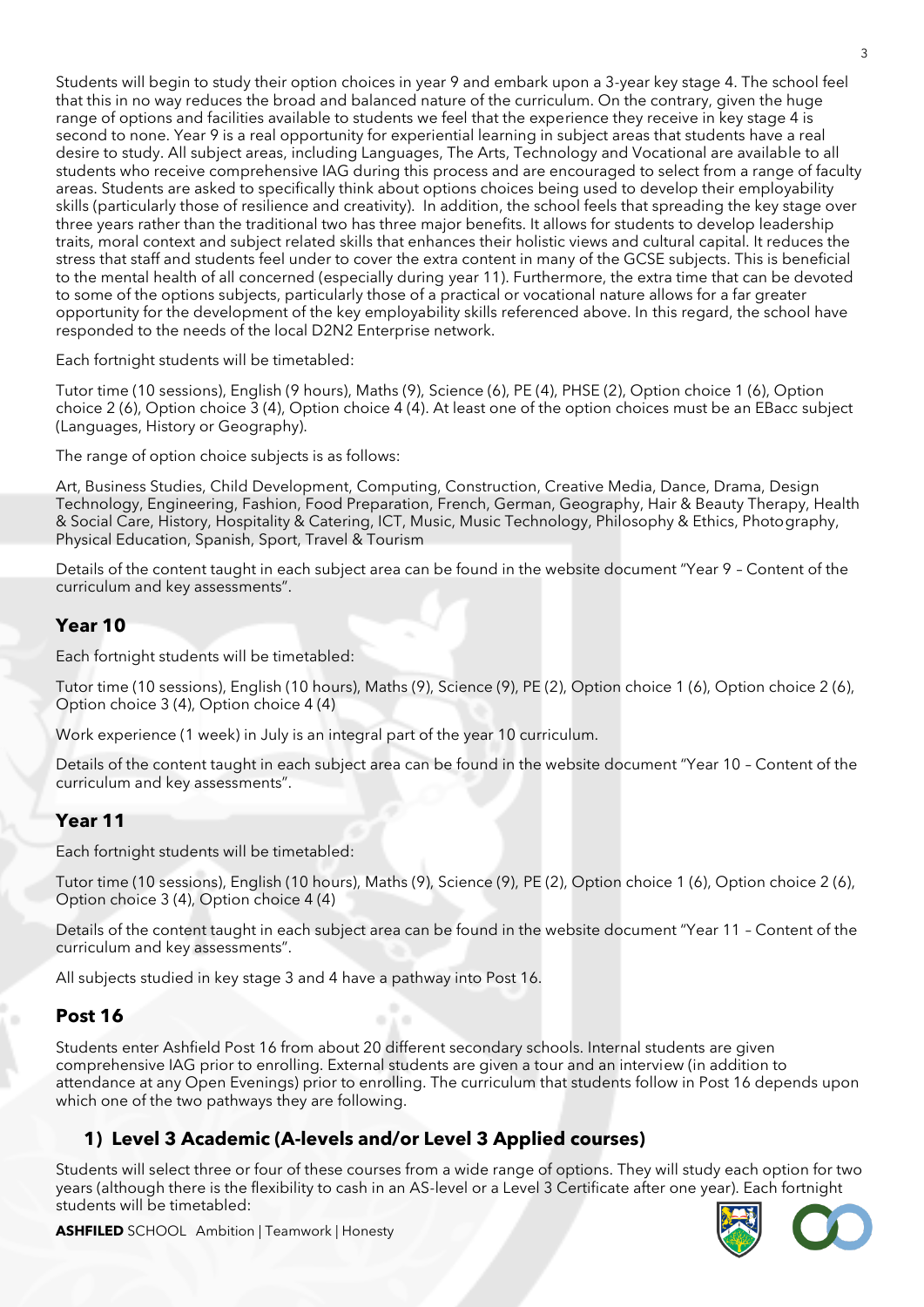Tutor time (8 sessions), Option choice 1 (9 hours), Option choice 2 (9), Option choice 3 (9), Supervised Study for year 12 (3) or year 13 (6)

Work experience (1 week) in July of year 12 is an integral part of this pathway.

The range of A-level option choice subjects is as follows:

Accountancy, Art, Biology, Business Studies, Computing, Core Mathematics (AS only), Chemistry, Criminology, Dance, Drama, English Language, English Literature, French, Further Maths, Geography, German, History, Law, Maths, Media Studies, Music, Photography, Physical Education, Physics, Psychology, Sociology, Spanish

The range of Level 3 Applied option choice subjects is as follows:

Business Studies, Design, Engineering, Health & Social Care, ICT, Law, Musical Theatre, Sport, Travel & Tourism

Details of all the content taught in these options can be found in the course descriptors on the website.

#### **2) Vocational**

Students can select to study one vocational subject. This may be a Level 2 Vocational course which is completed in 1 year or a level 3 vocational course which is completed in 2 years. The number of hours timetabled for the subject will vary depending upon the subject. For some subjects work based learning is also an integral part of the course. Students will be timetabled for tutor time except on the days they are attending work based learning.

The range of vocational subject choices and the timetable hours each fortnight is as follows:

Beauty Therapy Level 2 (24 hours), Child Care Level 3 (20 hours plus 20 hours work based learning), Child Care Level 2 (18 hours plus 20 hours work based learning), Construction Level 3 (18 hours), Construction Level 2 (19 hours), Hairdressing Level 3 (19 hours plus 20 hours work based learning), Hairdressing Level 2 (18 hours plus 20 hours work based learning), Uniformed Services Level 3 (24 hours plus 4 hours Supervised Study), Uniformed Service Level 2 (28 hours plus 4 hours Supervised Study), Work Skills Level 2 (22 hours), Work Skills Level 1 (24 hours)

All students in Post 16 who have not achieved a level 4 in English will be timetabled GCSE English Language for 4 hours per fortnight.

All students in Post 16 who have not achieved a level 4 in Maths will be timetabled GCSE Maths for 4 hours per fortnight.

Details of all the content taught in these options can be found in the course descriptors on the website.

## **Religious Education Policy**

A link to the schools religious education policy can be found [here](http://fluencycontent2-schoolwebsite.netdna-ssl.com/FileCluster/AshfieldComprehensive/MainFolder/Files/Policies/2019/Nov/Religious-Education-Policy-Nov-2019.pdf)

#### **Informal curriculum**

Throughout year 7-11 there are a huge range of non-timetabled activities and events that students can engage in. These activities and events provide further opportunities for the personal, social, emotional, cultural and creative development of the students. More detailed information can be found on the website document "Ashfield Enrichment Opportunities" but includes such things as The Access Project, Art Club, Brilliant Club, Dance Club, Charity Events, Educational Visits, Higher Project Qualification, Music and Drama, Rookie Lifeguard Club, Science Silver Award, Sports, STEM Club

Throughout Post 16 there are a huge range of non-timetabled activities and events that students can engage in. These activities and events provide further opportunities for the personal, social, emotional, cultural and creative development of the students. More detailed information can be found on the website document "Ashfield Post 16 Enrichment Opportunities" but includes such things as The Access Project, Ambition Nottingham, Bar National Mock Trial, Brilliant Club, Charity Events, Extended Project Qualification, Faculty Ambassadors, Future Business Leader Challenge, Lunchtime Supervisors, Music and Drama, National Pool Lifeguard Qualification, Senior Maths Challenge, Sport and Student Management Team.

#### **Promoting safeguarding through the curriculum and teaching and learning**

The curriculum at Ashfield School aims to keep safeguarding at the forefront of all that we do, school leaders are committed to maintaining its presence as a high priority, and therefore child safety is a feature of the curriculum and teachers practice at the school.